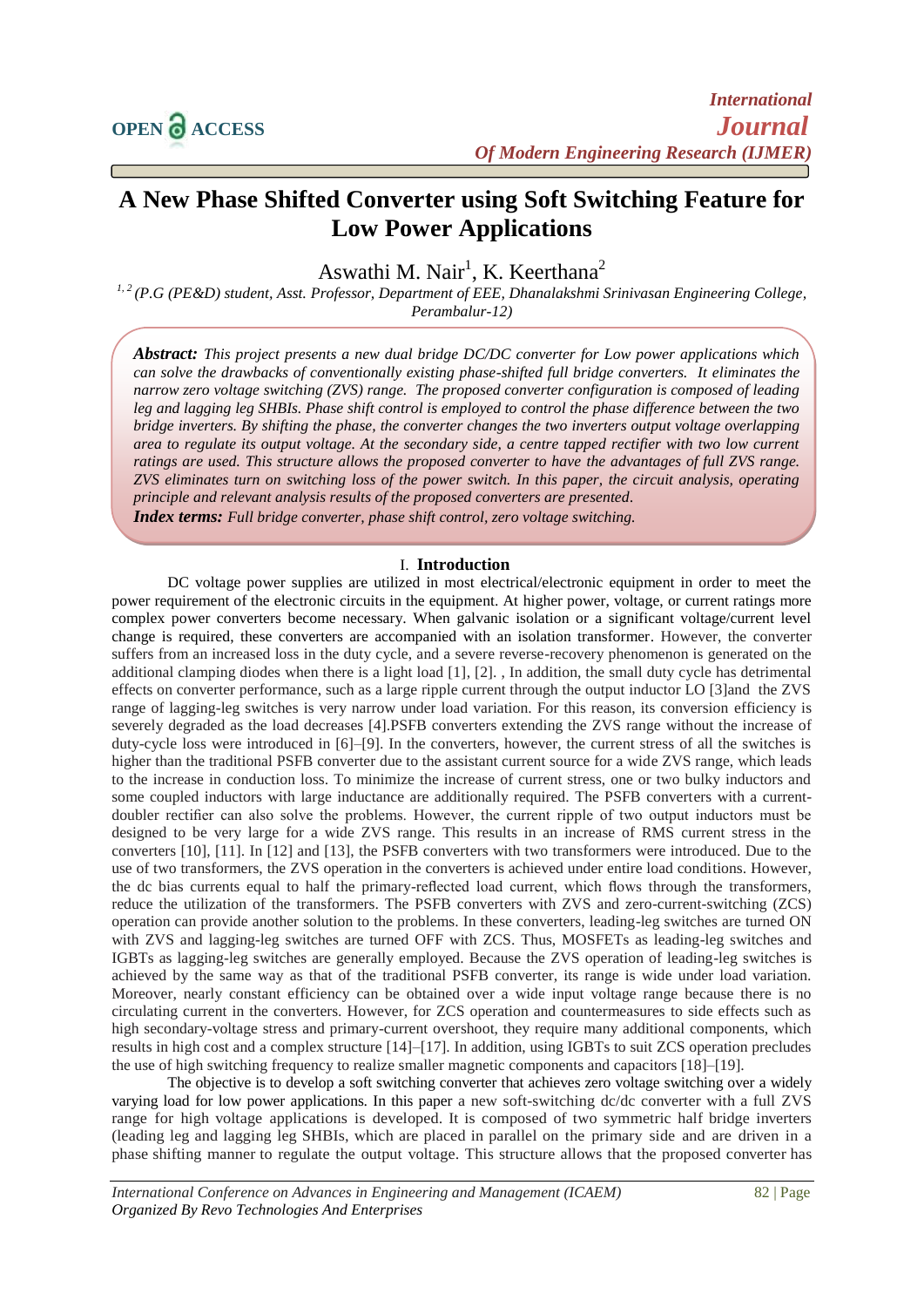the following advantages that All the switches is turned ON with ZVS under entire load conditions without any additional large resonant inductors or circuits, while the conduction loss caused by the assistant current source extending the ZVS range is minimized due to its reduced conduction path.

## **II. Proposed Converter Configuration**

In order to overcome the problems of the traditional PSFB converter, many studies have been conducted. First, to remove the circulating current and reduce the large output inductor, the frequency modulated FB converter was developed. The operating range of its switching frequency, however, is very widely changed in a wide input voltage range, which leads that it is difficult to design optimally the magnetic components and capacitors. In addition, the converter cannot achieve ZVS in a wide range of load variation. The ZVS range of lagging leg switches in the traditional PSFB converter can be extended by making the leakage inductance of the transformer very large and/or adding an external resonant inductor with large inductance. However, this approach increases duty cycle loss, which results in high secondary voltage stress and primary conduction losses. Another PSFB converter uses a resonant inductor to extend the ZVS range of lagging leg switches and needs two clamping diodes for easy reduction of the secondary voltage overshoot and oscillation, However converter suffers from increased duty cycle loss.



Fig.2.Proposed converter

The proposed system presents a new soft switching dc/dc converter with a full ZVS range for medium voltage applications is proposed. The proposed converter is composed of two symmetric half bridge inverters (TSHBIs), leading leg and lagging leg SHBIs, which are placed in parallel on the primary side and are driven in a phase-shifting manner to regulate the output voltage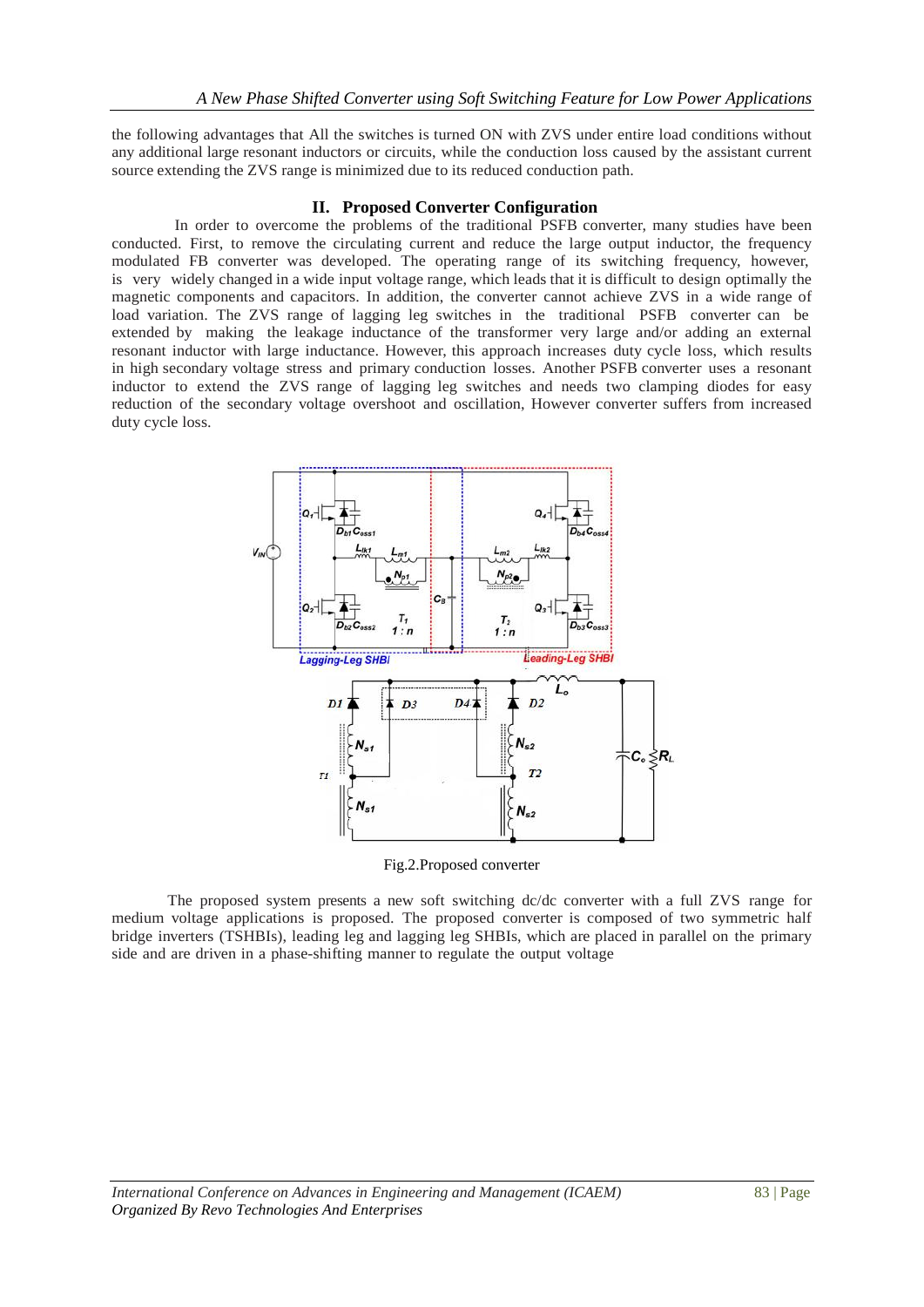

#### **III. Principle of Operation**

The circuit diagram of the proposed converter is shown in Fig.2. The primary side consists of four switches and two transformers transferring the input power to the secondary side alternately. Fig. 3 shows the operating waveforms of the proposed converter in the steady state,

**Mode 1[t<sub>0</sub>-t<sub>1</sub>]:** Mode 1 begins when switches  $Q_1$  and  $Q_3$  are in on-state and diodes D<sub>1</sub> and D<sub>3</sub> are conducting. During this mode, the primary voltages  $V_{p_1}(t)$  and  $V_{p_2}(t)$  of the transformers  $T_1$  and  $T_2$  are the positive and negative halves of the input voltage, respectively. Thus, the magnetizing current  $i_{L_m}$  (t) increases linearly from its initial value. However,  $i_{L_m 2}(t)$  is nearly zero because the magnetizing inductance  $L_{m2}$  of  $T_2$  is very large. The secondary voltages  $V_{s1}(t)$  and  $V_{s2}(t)$  of  $T_1$  and  $T_2$  are the positive and negative halves of the input voltage reflected to the secondary by the turns ratio n, respectively, thus the power is transferred from the input to the output through  $T_1$ ,  $T_2$ ,  $D_1$ , and  $D_3$ . The output voltage of rectifier  $V_{rec}(t)$  becomes n $V_{IN}$ , which is the sum of  $V_{s1}(t)$  and  $-V_{s2}(t)$ . The primary currents in this mode can be expressed as follows:

$$
i_{p1}(t) = i_{Lm1}(t) + ni_{\text{sec1}}(t) = i_{Lm1}(t) + ni_{D1}(t)
$$
  
=  $i_{Lm1}(t) + nI_0$ 

 $i_{p1}(t) = i_{Lm2}(t) + ni_{sec2}(t) \approx ni_{sec2}(t) = -ni_{D3}(t) = -nI_0$  (1)

**Mode 2** $\text{tr}_{1}$ **+t**<sub>2</sub>): Mode 2 begins when  $Q_3$  is turned OFF at t<sub>1</sub>. Then, the voltage across C<sub>oss3</sub> is charged linearly and the voltage across  $C_{\text{loss4}}$  is discharged linearly by the energy stored in the output inductor  $L_0$  $.V_{p2}(t)$  increases from  $-0.5V_{IN}$  to zero and  $V_{p1}(t)$  is continuously maintained at  $0.5V_{IN}$ , which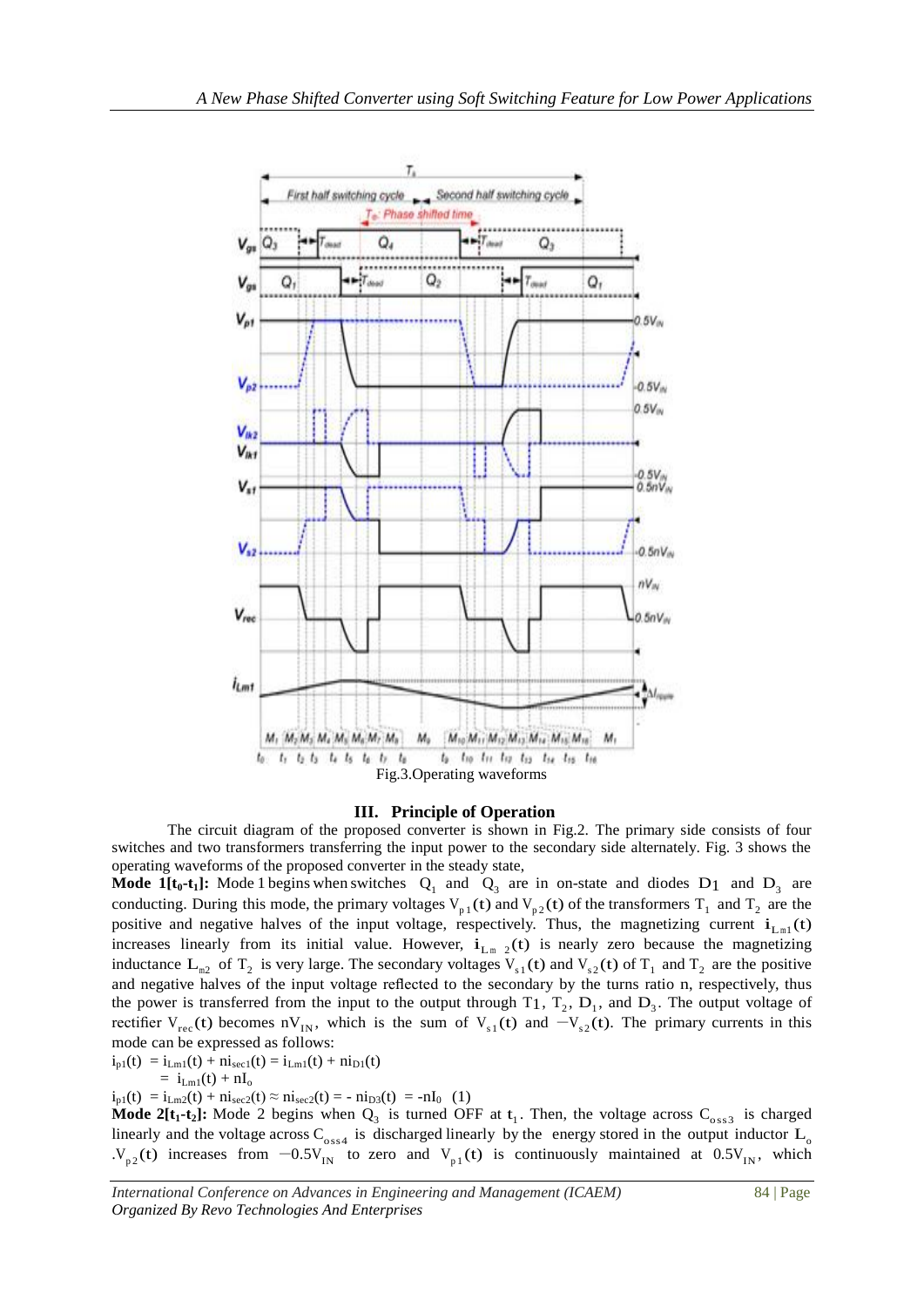increases continuously  $i_{L_m}$  (t). $V_{s2}$  (t) also increases from  $-0.5nV_{IN}$  to zero and  $V_{s1}$  (t) becomes  $0.5nV_{IN}$ . Thus,  $V_{rec}$  (t) falls from  $nV_{IN}$  to  $0.5nV_{IN}$ . The expressions of primary currents in this mode are the same as in mode 1. The voltages can be expressed as follows:

$$
V_{Q3}(t) = nI_o \underbrace{(t-t_1)}_{2Coss}, V_{Q4}(t) = V_{IN} - V_{Q3}(t)
$$
  
\n
$$
V_{p2}(t) = -0.5V_{IN} + nI_0 \underbrace{(t-t_1)}_{2C_{oss}}
$$
  
\n
$$
V_{rec}(t) = V_{s1}(t) + V_{s2}(t) = nV_{IN} - \frac{n^2I_o}{2C_{oss}}(t-t_1)
$$
 (2)

**Mode 3[** $t_2$ **-** $t_3$ **]: Mode 3 begins when**  $V_{p2}(t)$  **becomes zero in mode 2. At the same time,**  $V_{s2}(t)$  **becomes zero** and the voltage across  $C_{\text{oss}3}$  or  $C_{\text{oss}4}$  is continuously charged or discharged by the resonance, respectively.  $V_{p2}(t)$  increases from zero to 0.5 $V_{IN}$  with a sinusoidal waveform and  $V_{p1}(t)$  is continuously maintained at  $0.5V_{IN}$ . The voltages and currents in this mode are given by

$$
V_{p1}(t) = 0.5V_{IN}, V_{s1}(t)=0.5nV_{IN}, V_{s2}(t)=0
$$
  
\n
$$
V_{rec}(t) = 0.5nV_{IN}, V_{p2}(t)=nI_{ozo1}sin\omega_{o1}(t-t_2)
$$
  
\n
$$
V_{Q3}(t) = 0.5V_{IN} +nI_{ozo1}sin\omega_{o1}(t-t_2)
$$
  
\n
$$
V_{Q4}(t) = V_{IN} - V_{Q3}(t), i_{p1}(t) = i_{p2}(t_2) + 0.5V_{IN}(t-t_2)
$$
  
\n
$$
i_{p2}(t) = -nI_{o}cos\omega_{o1}(t-t_2)
$$
  
\nwhere  
\n
$$
\omega_{o1} = 1 \t Z_{o1} = \sqrt{L_{Ik2}}
$$
  
\n
$$
\sqrt{2L_{Ik2}C_{oss}}
$$
  
\n(3)

**Mode 4[t<sub>3</sub>-t<sub>4</sub>]:** Mode 4 begins when  $V_{p_2}(t)$  reaches  $0.5V_{IN}$  in mode 3. Then, the parasitic diode  $D_{b4}$  of  $Q_4$ starts to conduct and  $Q_4$  is turned ON with ZVS. During this mode,  $V_{s2}(t)$  is maintained at zero, thus the voltage  $0.5V_{IN}$  appears on the leakage inductor  $L_{1k2}$ . Due to this voltage across  $L_{1k2}$ , the commutation of D<sub>3</sub> is progressed .V<sub>p1</sub>(t) and V<sub>rec</sub>(t) are continuously maintained at  $0.5V_{IN}$  and  $0.5nV_{IN}$ , respectively. During this mode, the power is transferred from the input to the output through  $T_1$ ,  $T_2$ ,  $D_1$  and  $D_3$ . The currents in this mode can be expressed as follows:

$$
i_{p1}(t) = i_{p1}(t_3) + 0.5V_{IN} \t L_{m1}
$$
  
\n
$$
i_{p2}(t) = -nI_0 + 0.5 V_{IN} \t (t-t_3), \t i_{D1}(t) = Io
$$
  
\n
$$
i_{D3}(t) = Io
$$
 (4)

**Mode 5[** $t_4$ **-** $t_5$ **]: Mode 5 begins when the commutation of**  $D_3$  **is completed at**  $t_4$  **and only**  $D_1$  **conducts. In** this mode, the primary current  $i_{p2}(t)$  [or the secondary current  $i_{\text{sec2}}(t)$ ] in leading-leg SHBI is zero, i.e., the power is transferred from the input to the output through only  $T_1$  and  $D_1$ . During this mode, the voltages and currents are given by

$$
V_{p1}(t) = V_{p2}(t) = 0.5V_{IN}, V_{s1}(t) = V_{s2}(t) = 0.5nV_{IN},
$$
  
\n
$$
V_{rec}(t) = 0.5 nV_{IN}, i_{p1}(t) = i_{p1}(t_4) + 0.5V_{IN} \quad (t-t_4)
$$
  
\n
$$
L_{m1}
$$
  
\n
$$
i_{p2}(t) = ni_{sec2}(t) = 0
$$
\n(5)

**Mode 6[t<sub>5</sub>-t<sub>6</sub>]:** Mode 6 begins when  $Q_1$  is turned OFF at t<sub>5</sub>. At the same time, diode  $D_4$  starts to conduct. Then, the resonance of  $C_{oss1}$ ,  $C_{oss2}$ ,  $L_{1k1}$ , and  $L_{1k2}$  occurs in the primary power path. The voltage across  $C_{\text{oss1}}$  or  $C_{\text{oss2}}$  is discharged or charged by the resonance, respectively.  $V_{p1}(t)$  is decreased from 0.5V<sub>IN</sub> to  $-0.5$ nV<sub>IN</sub> and V<sub>rec</sub>(t) falls to zero. The commutation between D<sub>1</sub> and D<sub>4</sub> is also progressed. The voltages and currents in this mode can be expressed as follows:

$$
V_{Q1}(t) = V_{IN} - V_{Q2}(t)
$$
  
\n
$$
V_{Q2}(t) = V_{IN} - z_{o2}i_{p1}(t_5) \sin \omega_{02}(t - t_5)
$$
  
\n
$$
V_{p1}(t) = 0.5V_{IN} - z_{o2}i_{p1}(t_5) \sin \omega_{o2}(t - t_5)
$$
  
\n
$$
V_{p2}(t) = 0.5V_{IN}
$$
  
\n
$$
V_{s1}(t) = V_{s2}(t) = V_{rec}(t)
$$

*International Conference on Advances in Engineering and Management (ICAEM)* 85 | Page *Organized By Revo Technologies And Enterprises*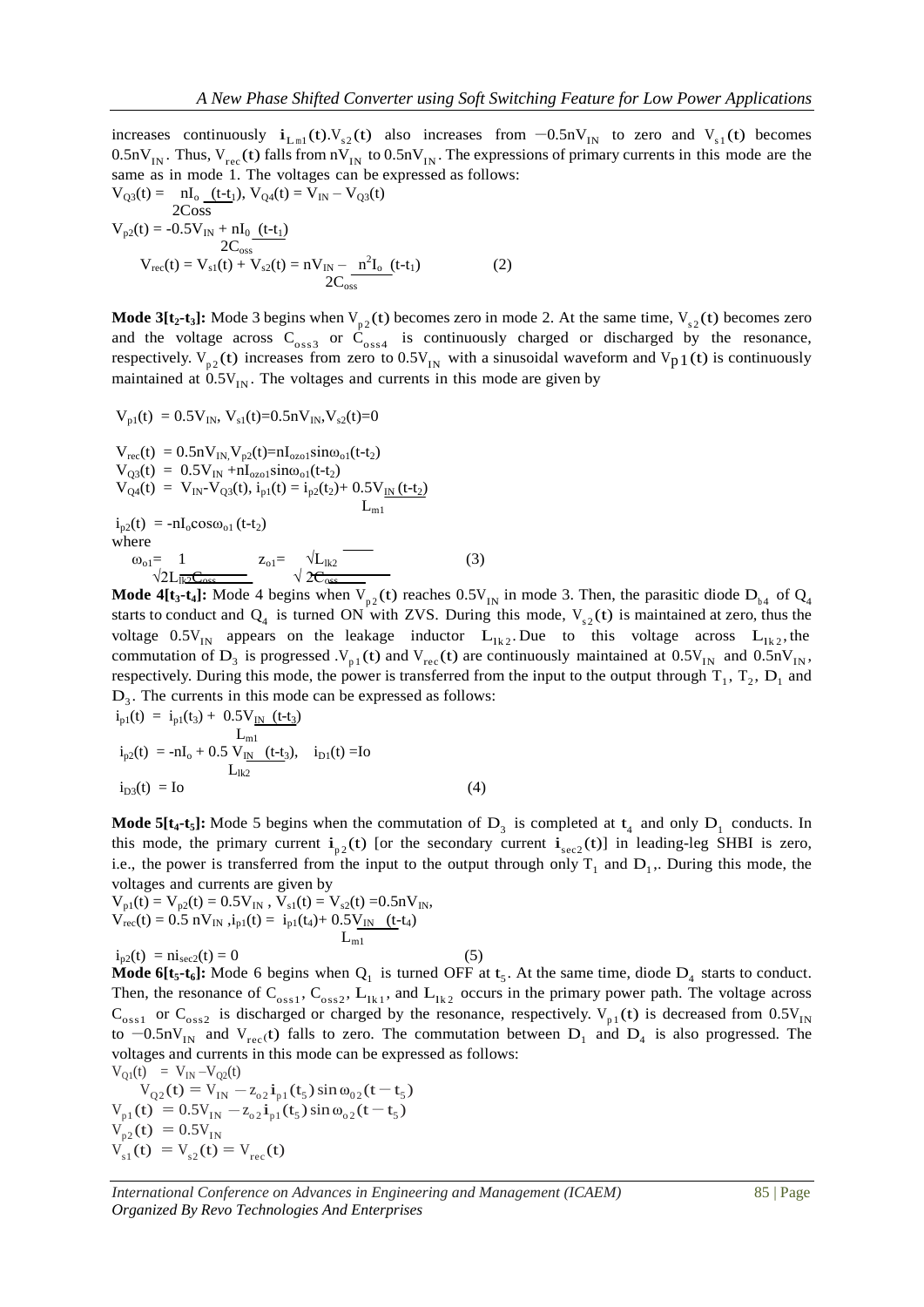$= 0.5$ nV<sub>IN</sub>  $-$  n $\omega_{02}L_{1k2}$ **i**<sub>p1</sub>(t<sub>5</sub>) sin  $\omega_{02}$ (t  $-t_5$ )  $i_{p1}(t) = i_{p1}(t_5) \cos \omega_{02}(t-t_5)$  $i_{p2}(t) = (nI_0 + 0.5\Delta I_{\text{ripple}}) - i_{p1}(t_5)\cos\omega_{0.2}(t - t_5)$  $i_{D4}(t) = I_0 - i_{D1}(t) = i_{p2}(t)/n$ where  $i_{p1}(t_5) = nI_o = 0.5\Delta I_{\text{ripple}}$ ,  $\Delta I_{\text{ripple}} = V_{\text{IN}}T_{\text{S}}$  $4L_{m1}$  $\omega_{02} = 1$  ,  $z_{02} = \sqrt{L_{1k1} + L_{1k2}}$  (6)

$$
\frac{\omega_{02}}{\sqrt{2}(\text{L}_{\text{lk1}}+\text{L}_{\text{lk2}})\text{C}_{\text{oss}}}, \frac{z_{02} = \sqrt{\text{L}_{\text{lk1}}+\text{L}_{\text{lk2}}}}{\sqrt{2\text{C}_{\text{oss}}}}
$$

**Mode 7[t<sub>6</sub>-t<sub>7</sub>]:** Mode 7 begins when  $V_{p_1}(t)$  reaches  $-0.5V_{1N}$  in mode 6. Then, the parasitic diode  $D_{b2}$  of  $Q_2$  starts to conduct and  $Q_2$  is turned ON with ZVS. In this mode, all the secondary voltages of the transformers,  $V_{sec1}(t)$  and  $V_{sec2}(t)$ , are zero, thus  $V_{rec}(t)$  becomes zero. Due to  $V_{rec}(t)=0$ , the load power is supplied from the energy stored in the output inductor  $L_0$  at  $t_6$ . Because  $V_{p_1}(t) = -0.5V_{IN}$ ,  $V_{p2}(t) = 0.5V_{IN}$ , and  $V_{s1}(t) = V_{s2}(t) = 0$  during this mode, the voltage  $V_{1k1}(t)$  across  $L_{1k1}$  equals to  $-0.5V_{IN}$  and the voltage V<sub>1k2</sub>(t) across L<sub>1k2</sub> equals to 0.5V<sub>IN</sub>. Due to these leakage inductors' voltages,  $i_{p_1}(t)$  or  $i_{D_1}(t)$  decreases linearly and  $i_{p_2}(t)$  or  $i_{D_4}(t)$  increases linearly. The currents can be expressed as follows:  $i_{p1}(t)=i_{p1}(t_{6})-0.5V_{\text{N}}$  (t-t-)

$$
i_{p1}(t) = i_{p1}(t_6) - 0.5 \frac{V_{IN}}{L_{IR1}} \quad (t - t_6)
$$
  
\n
$$
i_{p2}(t) = i_{p2}(t_6) + 0.5 V_{IN} \quad (t - t_6)
$$
  
\n
$$
L_{IR2}
$$
  
\n
$$
i_{D4}(t) = I_0 - i_{D1}(t) = i_{p2}(t) / n
$$
 (7)

**Mode 8** $[t_7-t_8]$ : Mode 8 begins when the current through  $D_4$ ,  $i_D_4(t)$ , reaches the output current  $I_0$  and  $D_1$  is naturally turned OFF. At the same time,  $V_{s1}(t)$  becomes zero and  $V_{s2}(t)$  becomes 0.5n $V_{IN}$ . Thus, during this mode, the voltage  $0.5V_{IN}$  appears on  $L_{1k1}$ , and the commutation of  $D_2$  starts.  $V_{rec}$  (t) equals to  $0.5nV<sub>IN</sub>$ . The currents in this mode can be expressed as follows:

$$
i_{p1}(t) = i_{P1}(t_{7}) - 0.5 \underbrace{V_{IN} (t-t_{7})}_{L_{Ikl}}, i_{p2}(t) = nI_{o}
$$
  
\n
$$
i_{D4}(t) = I_{o}, i_{D2}(t) = I_{o} = 0.5 V_{IN} (t-t_{7})
$$
  
\n
$$
nL_{Ikl}
$$
 (8)

At the end of this mode,  $i_{D2}(t)$  reaches the output current  $I_0$ . Then, the power is transferred from the input to the output through  $T_1$ ,  $T_2$ ,  $D_2$ , and  $D_4$ .

**Mode 9-16[t<sub>8</sub>-t<sub>16</sub>]:** The operations from mode 9 to mode 16 are the same as previous modes except for the direction of powering path.

### **IV. Experimental Results**



Fig.4.Simulation Circuit

Digital simulation is done using MATLAB and the results are presented here. Open loop system of 200V/48V, 100 KHz dc/dc converter is shown in Fig.4.Input voltage of 200V is shown in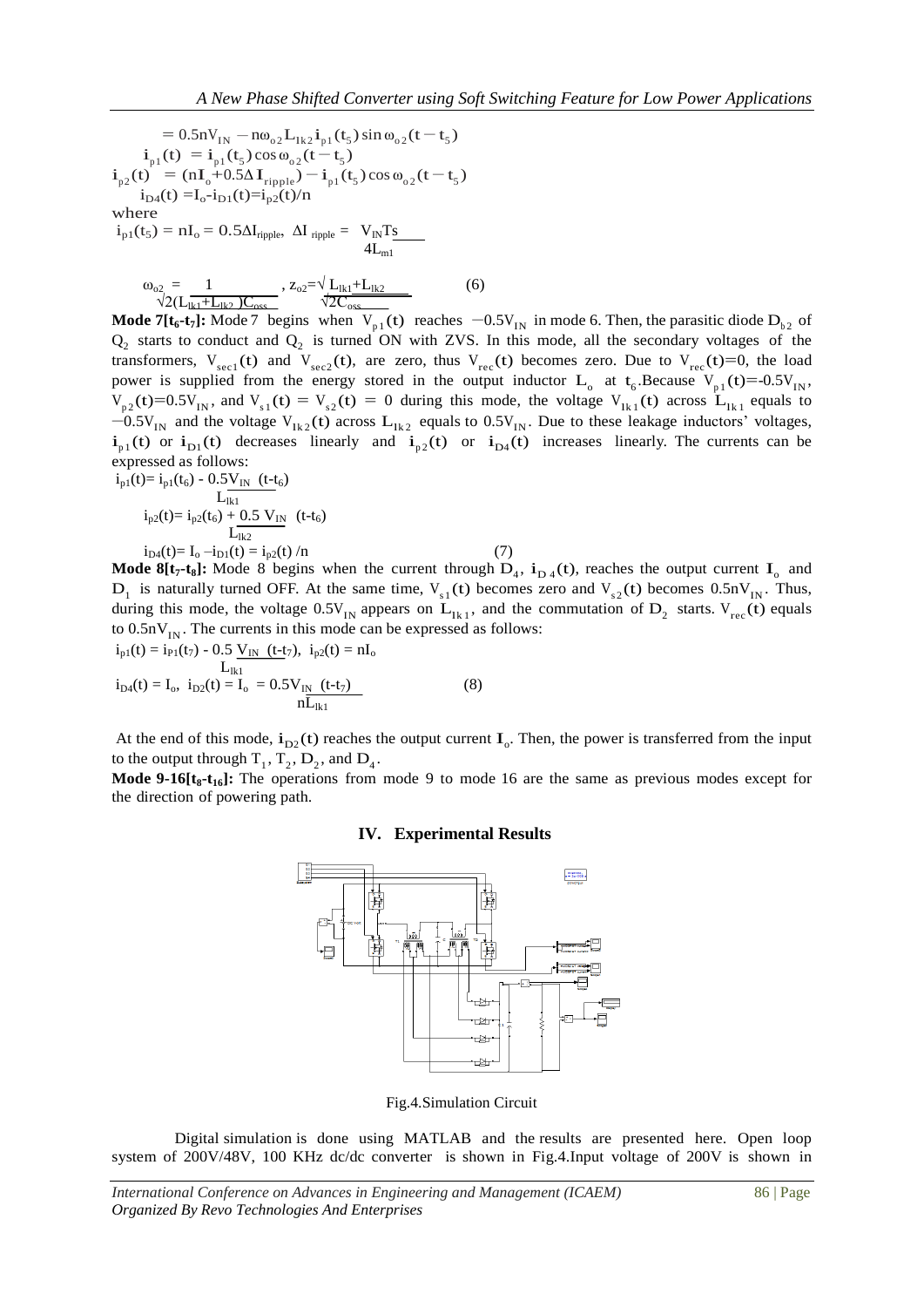Fig.5. The output voltage in open loop system is shown in Fig.8.. The output current is shown in fig.9. The output voltage increases with the increase in the input voltage. Figs.6. and 7 shows the ZVS waveforms of the leading-leg or lagging-leg SHBIs. From Figs. 6 and 7, it is clear that all the switches in the proposed converter are turned ON with ZVS under entire load conditions.







Fig.7. Waveform indicating ZVS condition of the leading-leg switch  $Q_3$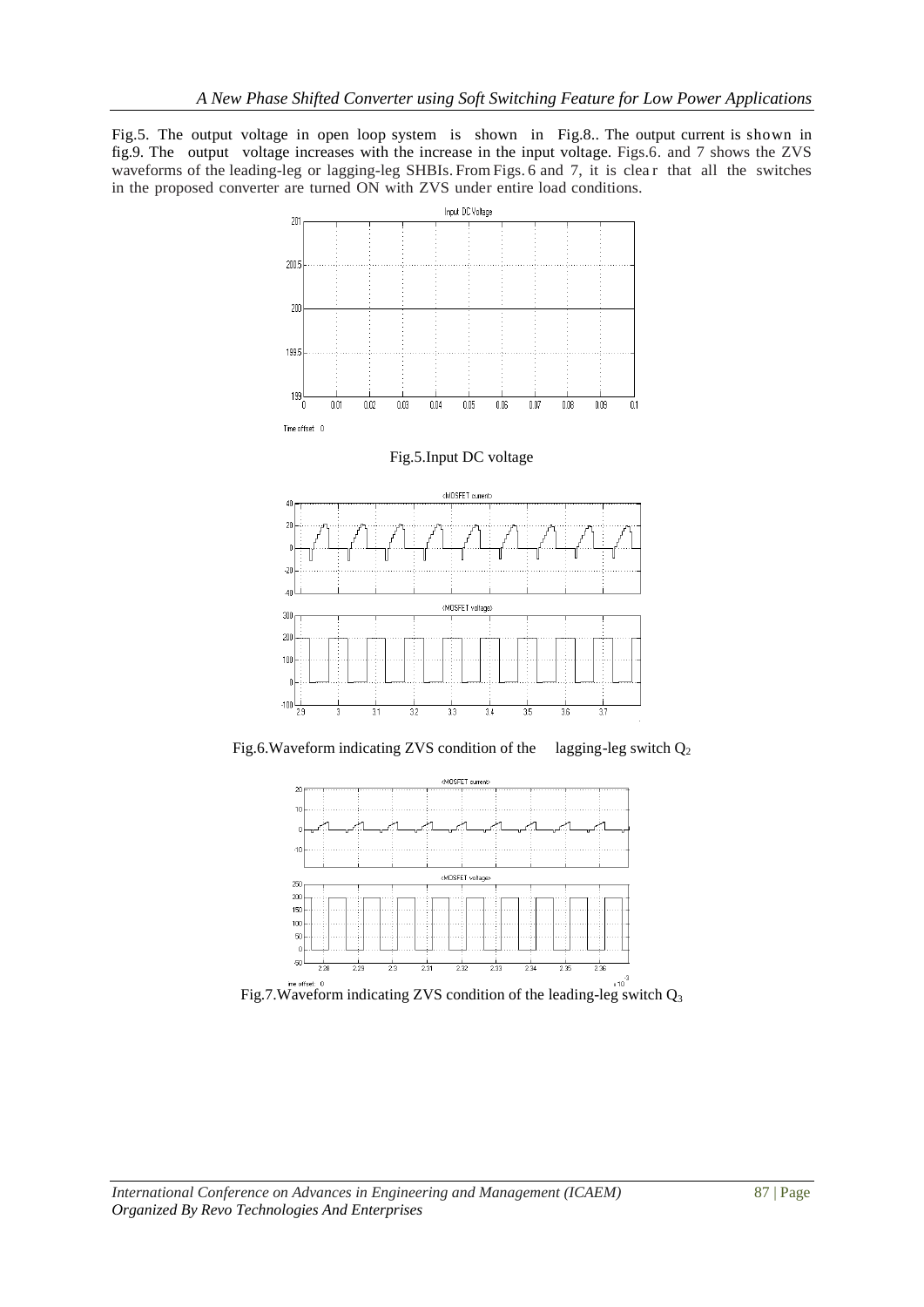

#### **VI. Conclusion**

In this paper a new soft-switching dc/dc converter with a full ZVS range for low voltage applications is developed. It is composed of two symmetric half bridge inverters (leading leg and lagging leg SHBIs, which are placed in parallel on the primary side and are driven in a phase shifting manner to regulate the output voltage. With an auxiliary centre tapped rectifier at the secondary side with two low current rating diodes, Zero voltage switching of the switches are achieved. This DC/DC converter is relatively suitable for low power applications. Moreover, the proposed converter can be integrated with other to achieve soft-switching feature. A prototype has been designed to prove the validity of the proposed converter. The proposed converter is suitable for the server and telecommunication equipments using 48 V bus voltage, and requiring the high efficiency and high power density. Also, in the near future, it is suitable for the new automotive 48 V power systems.

#### **REFERENCES**

- [1] W. Chen, X. Ruan, and R. Zhang, "A novel zero-voltage-switching PWM full bridge converter," *IEEE Trans. Power Electron.*, vol. 23, no. 2, pp. 793–801, Mar. 2008.
- [2] W. Chen, X. Ruan, Q. Chen, and J. Ge, "Zero-voltage-switching PWM full-bridge converter employing auxiliary transformer to reset the clamping diode current," *IEEE Trans. Power Electron.*, vol. 25, no. 5, pp. 1149– 1162, May 2010.
- [3] Y. Shin, C. Kim, and S. Han, "A pulse frequency modulated full bridge DC/DC converter with series boost capacitor," *IEEE Trans. Ind. Electron.*, vol. 58, no. 11, pp. 5154–5162, Nov. 2011.
- [4] B. Chen and Y. Lai, "Switching control technique of phase-shiftcontrolled full-bridge converter to improve efficiency under light-load and standby conditions without additional auxiliary components," *IEEE Trans. Power Electron.*, vol. 25, no. 4, pp. 1001–1011, Apr. 2010.
- [5] X. Cho, K. Cho, and G. Moon, "A new phase-shifted full-bridge converter with maximum duty operation for server power system," *IEEE Trans. Power Electron.*, vol. 26, no. 12, pp. 3491–3500, Dec. 2011. Wu, J.
- [6] Zhang, and Z. Qian, "Analysis and optimal design considerations for an improved full bridge ZVS DC-DC converter with high efficiency," *IEEE Trans. Power Electron.*, vol. 21, no. 5, pp. 1225–1234, Sep. 2006.
- [7] M. Borage, S. Tiwari, S. Bhardwaj, and S. Kotaiah, "A full-bridge DCDC converter with zero-voltage-switching over the entire conversion range," *IEEE Trans. Power Electron.*, vol. 23, no. 4, pp. 1743–1750, Jul. 2008.
- [8] M. Borage, S. Tiwari, and S. Kotaiah, "A passive auxiliary circuit achieves zero-voltage-switching in full-bridge converter over entire conversion range," *IEEE Trans. Power Electron.*, vol. 3, no. 3, pp. 141–143, Dec. 2005.
- [9] Y. Jang, M. M. Jovanovi´c, and Y. Chang, "A new ZVS-PWM full-bridge converter," *IEEE Trans. Power Electron.*, vol. 18, no. 5, pp. 1122–1129, Sep. 2003
- [10] T. Wu, C. Tsai, Y. Chang, and Y. Chen, "Analysis and implementation of an improved current-doubler rectifier with coupled inductors," *IEEE Trans. Power Electron.*, vol. 23, no. 6, pp. 2681–2693, Nov. 2008.

*International Conference on Advances in Engineering and Management (ICAEM)* 88 | Page *Organized By Revo Technologies And Enterprises*